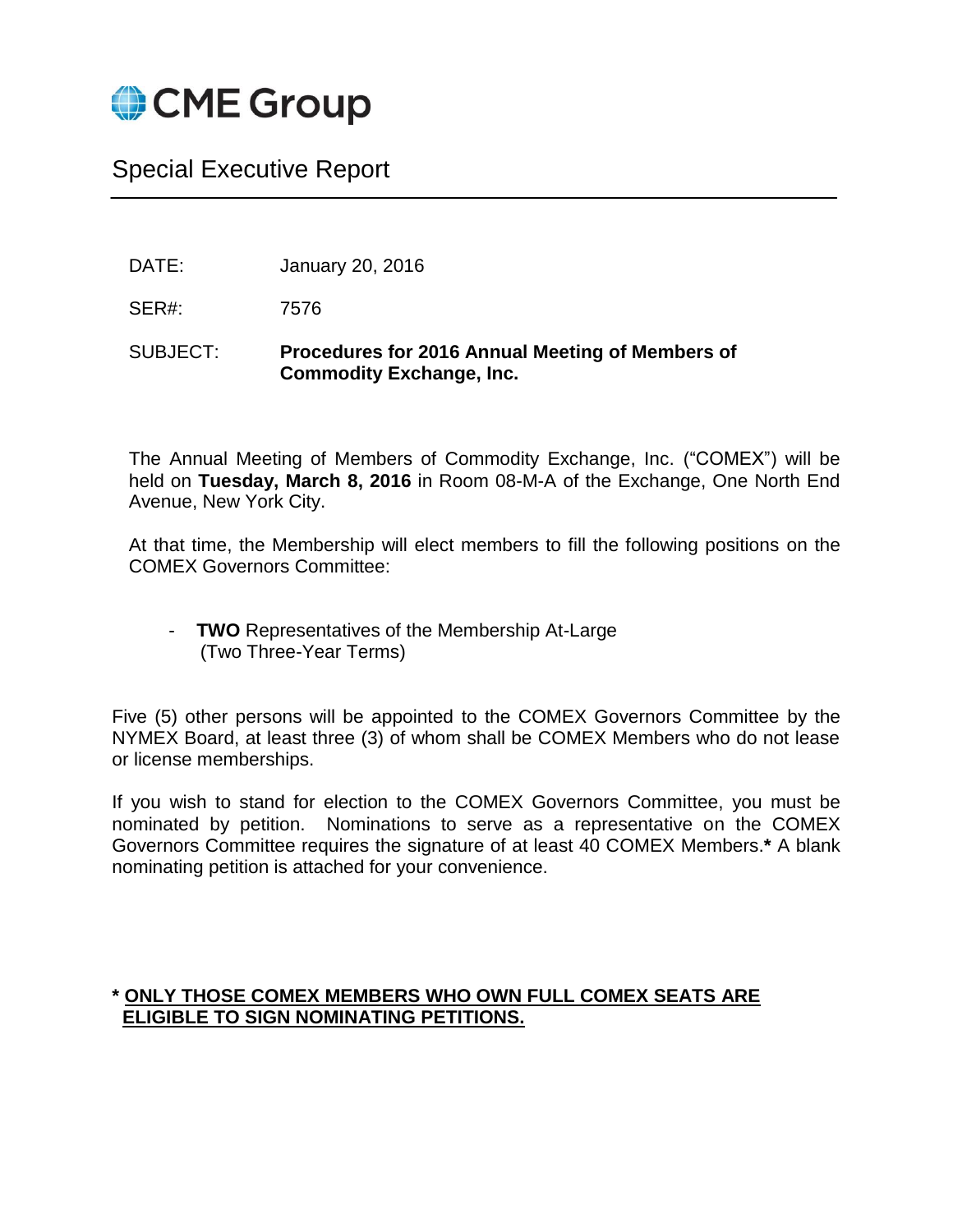COMEX Members wishing to seek election to the COMEX Governors Committee must submit their duly executed nominating petitions to Donna Talamo, Legal Department, COMEX, One North End Avenue, 700B, New York, NY 10282 **NO LATER THAN 5:00 P.M. (New York Time) ON WEDNESDAY, FEBRUARY 3, 2016.**

Please note that subsequent to receipt of nominating petitions by the Legal Department, notice of the Annual Meeting of COMEX Members will be promptly distributed to the COMEX Membership.

Should you have any questions regarding the foregoing, please contact Donna Talamo, Legal Department, at (212) 299-2372.

**Attachment**